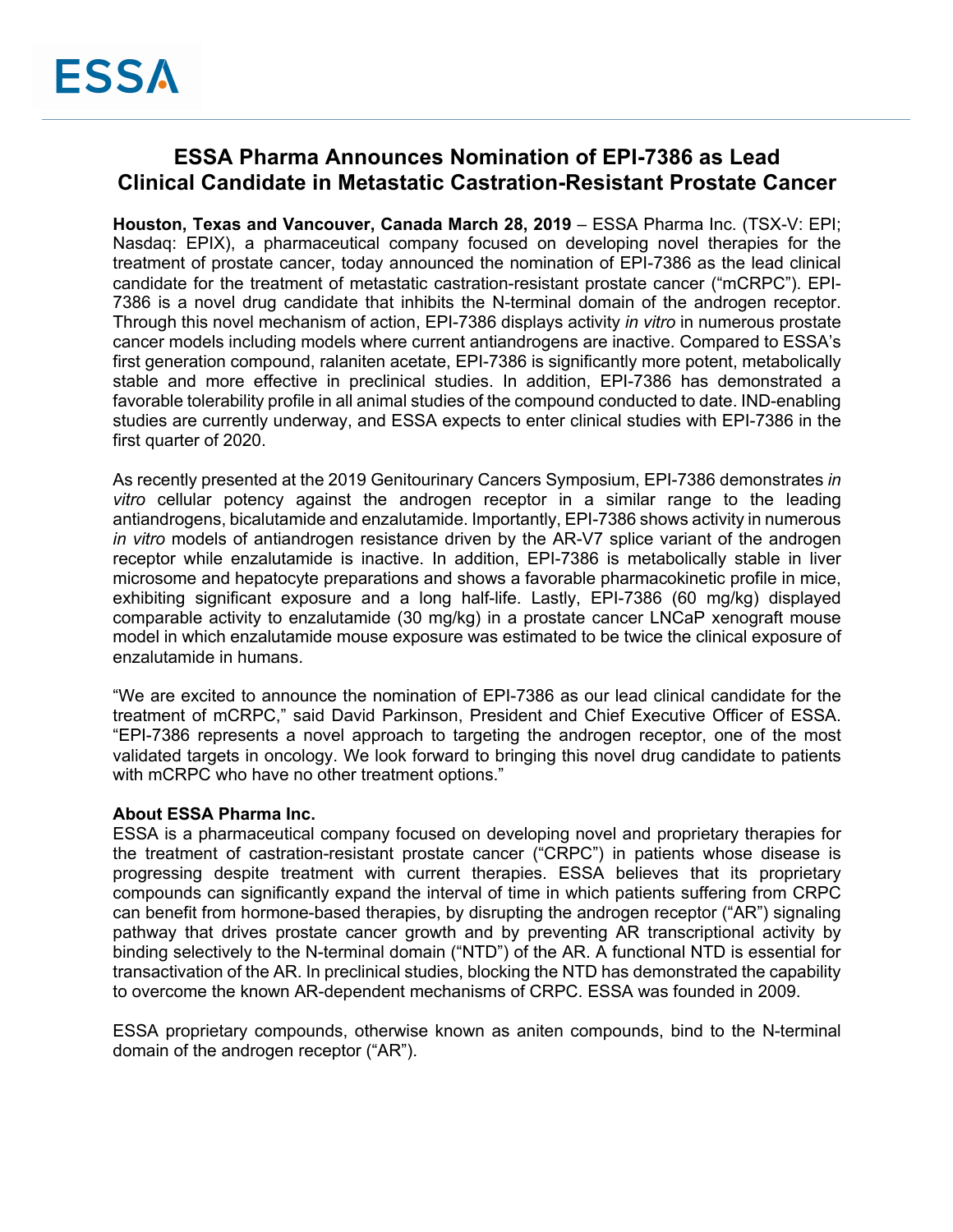# **About Prostate Cancer**

Prostate cancer is the second-most commonly diagnosed cancer among men and the fifth most common cause of male cancer death worldwide (Globocan, 2018). Adenocarcinoma of the prostate is dependent on androgen for tumor progression and depleting or blocking androgen action has been a mainstay of hormonal treatment for over six decades. Although tumors are often initially sensitive to medical or surgical therapies that decrease levels of testosterone, disease progression despite castrate levels of testosterone generally represents a transition to the lethal variant of the disease, metastatic CPRC ("mCRPC"), and most patients ultimately succumb to the illness. The treatment of mCRPC patients has evolved rapidly over the past five years. Despite these advances, additional treatment options are needed to improve clinical outcomes in patients, particularly those who fail existing treatments including abiraterone or enzalutamide, or those who have contraindications to receive those drugs. Over time, patients with mCRPC generally experience continued disease progression, worsening pain, leading to substantial morbidity and limited survival rates. In both in vitro and in vivo animal studies, ESSA's novel approach to blocking the androgen pathway has been shown to be effective in blocking tumor growth when current therapies are no longer effective.

### **Forward-Looking Statement Disclaimer**

This release contains certain information which, as presented, constitutes "forward-looking information" within the meaning of the Private Securities Litigation Reform Act of 1995 and/or applicable Canadian securities laws. Forward-looking information involves statements that relate to future events and often addresses expected future business and financial performance, containing words such as "look forward", "anticipate" and, "believe", and statements that an action or event "is expected", "should", or "will" be taken or occur, or other similar expressions and includes, but is not limited to, statements regarding pre-clinical characteristics and potential performance of the EPI-7386 drug candidate, including potency, metabolic stability, effectiveness, tolerability, exposure and half-life length, the expected timeline for EPI-7386 entering clinical trials, and beliefs about ESSA's proprietary compounds significantly expanding the interval of time in which patients suffering from CRPC can benefit from hormone-based therapies.

Forward-looking statements and information are subject to various known and unknown risks and uncertainties, many of which are beyond the ability of ESSA to control or predict, and which may cause ESSA's actual results, performance or achievements to be materially different from those expressed or implied thereby. Such statements reflect ESSA's current views with respect to future events, are subject to risks and uncertainties and are necessarily based upon a number of estimates and assumptions that, while considered reasonable by ESSA as of the date of such statements, are inherently subject to significant medical, scientific, business, economic, competitive, political and social uncertainties and contingencies. In making forward-looking statements, ESSA may make various material assumptions, including but not limited to (i) the accuracy of ESSA's financial projections; (ii) obtaining positive results of clinical trials; (iii) obtaining necessary regulatory approvals; and (iv) general business, market and economic conditions.

Forward-looking information is developed based on assumptions about such risks, uncertainties and other factors set out herein and in ESSA's Annual Report on Form 20-F dated December 13, 2018 under the heading "Risk Factors", a copy of which is available on ESSA's profile on the SEDAR website at www.sedar.com or ESSA's profile on EDGAR at www.sec.gov, and as otherwise disclosed from time to time on ESSA's SEDAR and EDGAR profiles. Forward-looking